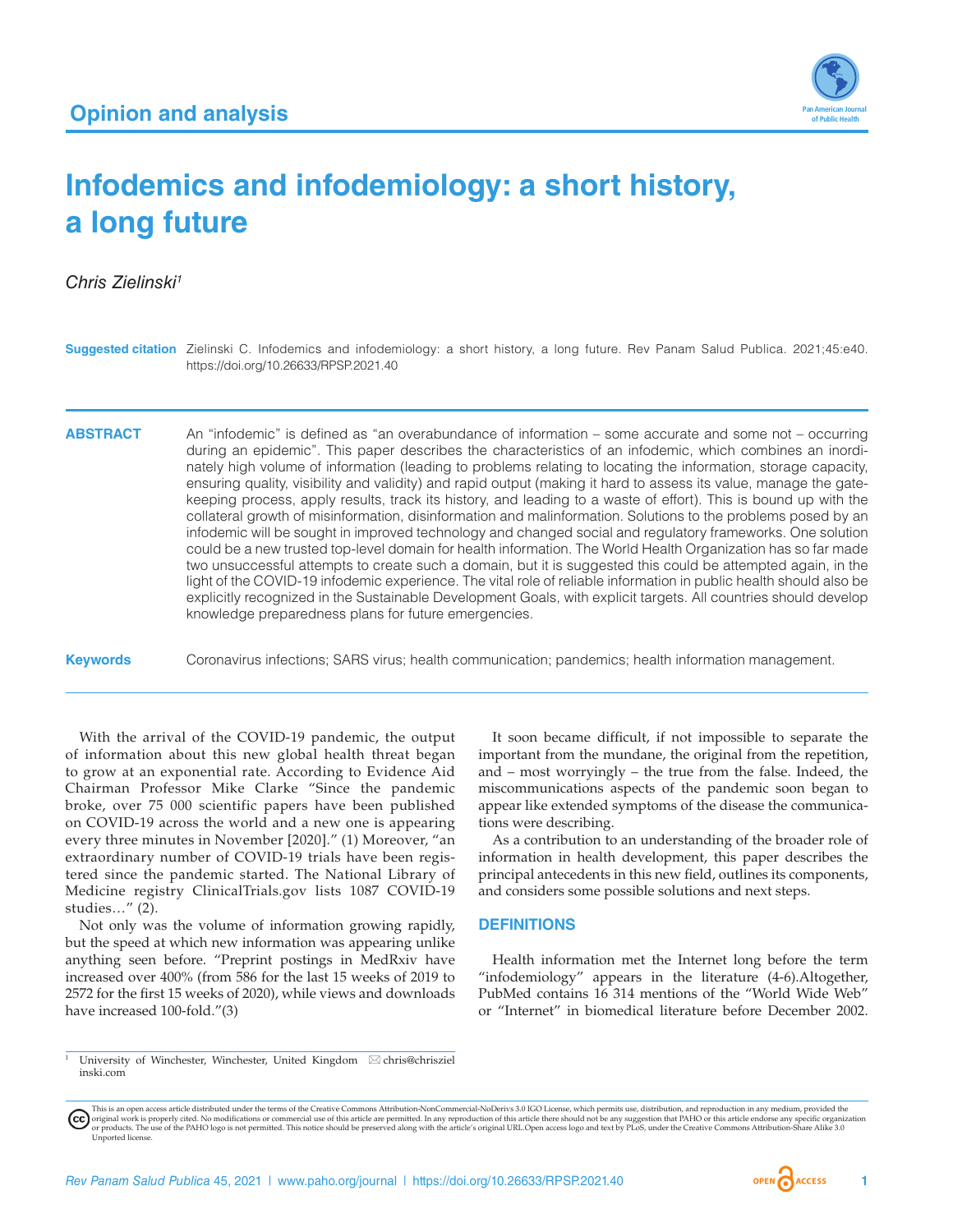Of these, 7 121 also used the term "information", and 34 the term "epidemic". So there had been numerous internet-based applications to both health and information before this research activity was named.

Prof. Gunther Eysenbach is credited as having coined the term "infodemiology" in 2002 (7). His original definition was "the study of the determinants and distribution of health information and misinformation—which may be useful in guiding health professionals and patients to quality health information on the Internet. Information epidemiology, or infodemiology, identifies areas where there is a knowledge translation gap between best evidence (what some experts know) and practice (what most people do), as well as markers for 'high-quality' information." Later, he modified this definition to "the science of distribution and determinants of information in an electronic medium, specifically the Internet, with the ultimate aim to inform public health and public policy." (8)

Both of Eysenbach's definitions suggest information could be studied like a disease, that a cadre of infodemiologists would arise to supplement the epidemiologists. Since most epidemiologists are medical statisticians by training and spend their time gathering and analysing statistics, the implications of the name was that this kind of academic approach could be applied to infodemiology.

In a further paper (9), Eysenbach spells out the scope of the new field of infodemiology in more detail and offers a framework for it, introducing some basic metrics and distinguishing supply-side features (e.g., publishing activity on the Internet) from demand-based features (e.g., search and navigation behaviour). In general, he considered that "these metrics and methods are potentially useful for public health practice and research, and should be further developed and standardized."

In this paper (9), Eysenbach also coined the terms "infoveillance" (for the systematic surveillance of information applications in public health) and "infodemic", which he defined as "an excessive amount of unfiltered information concerning a problem such that the solution is made more difficult.".

The new term was largely unused and forgotten until we reached the era of COVID-19, when Dr. Tedros Adhanom Ghebreyesus, the World Health Organization (WHO)'s Director-General, grappling with an epidemic, and later a pandemic, declared, at the Munich Safety Conference on February 15, 2020 (10), "We're not just fighting an epidemic; we're fighting an infodemic.".

The shift of source metaphor (from epidemiology to epidemic) has also shifted the emphasis. According to WHO's definition (11), "An infodemic is an overabundance of information – some accurate and some not – occurring during an epidemic. […] Like pathogens in epidemics, misinformation spreads further and faster and adds complexity to health emergency response." Although Eysenbach's definition of infodemiology suggested the field would engage in "the study of the determinants and distribution of health information and misinformation", the redoubled emphasis on bad information ("some accurate and some not") by WHO's Director-General points the main focus of the field in that direction.

Epidemiology studies what is happening, while an epidemic *is* what is happening – one studies diseases, the other is itself a disease outbreak. This distinction is also true of infodemiology/infodemic. Both epidemiology and infodemiology nestle

Infodemic management is the practice of managing these information events with the aim of ensuring that everyone has access to the right health expert advice at the right time to be able to take appropriate action. This entails social listening ("infoveillance") throughout a communication ecosystem and stakeholder engagement both online and offline. Because this is an emerging field, it will continue to evolve and possibly quite rapidly, especially given current "selection pressures".

The field addressed by infodemiology has changed (and expanded) significantly over the last two decades. Rather than attempt a description of the field, however, here we will focus on an analysis of the characteristics of an infodemic.

## **CHARACTERISTICS OF AN INFODEMIC**

Using the WHO definitions, we can reduce the primary characteristics of an infodemic to 1) the volume of information generated, and 2) the velocity with which it appears. The most significant of the secondary characteristics of an infodemic are various forms of wrong information.

It may be asked if volume and velocity are both necessary and sufficient conditions for an infodemic; for example, if a large volume of largely true and helpful information about a health condition emerges quickly, would we still consider it an "infodemic"?

An answer could be that, from the perspective of an information manager, any large-scale and fast-flowing outburst of information needs to be managed. Information management includes sorting and classification, reviewing and judging for veracity and usefulness, translating and adapting knowledge to make it appropriate for different audiences, drawing conclusions and extracting recommended actions for decision-makers. It can often take a long time to identify whether any given information is in fact "helpful or true", so the problems of volume and velocity remain for good and bad information alike.

The experience of the COVID-19 pandemic shows we are not yet equipped to cope with an infodemic, although the development of promising methodologies and software tools, including those based on artificial intelligence, is progressing rapidly. Table 1 sets out some of the primary characteristics of an infodemic.

The sudden increase in the volume of information experienced in an infodemic has immediate consequences on its location, quality, visibility, validity and capacity, while the speed at which new information is generated poses problems regarding assessment, gatekeeping, application and the ability to keep track of what we know. Both lead to poor coordination of the necessary research effort.

## **Volume issues**

As an infodemic starts, information begins to pour out from sources distributed geographically throughout the world. It emerges from conferences and meetings, leaks out of webinars and social media, makes use of all media, and shakes every grapevine in the community. Researchers struggle to identify, locate and collect it. This problem is greatly exacerbated by the digital divide, particularly in developing countries.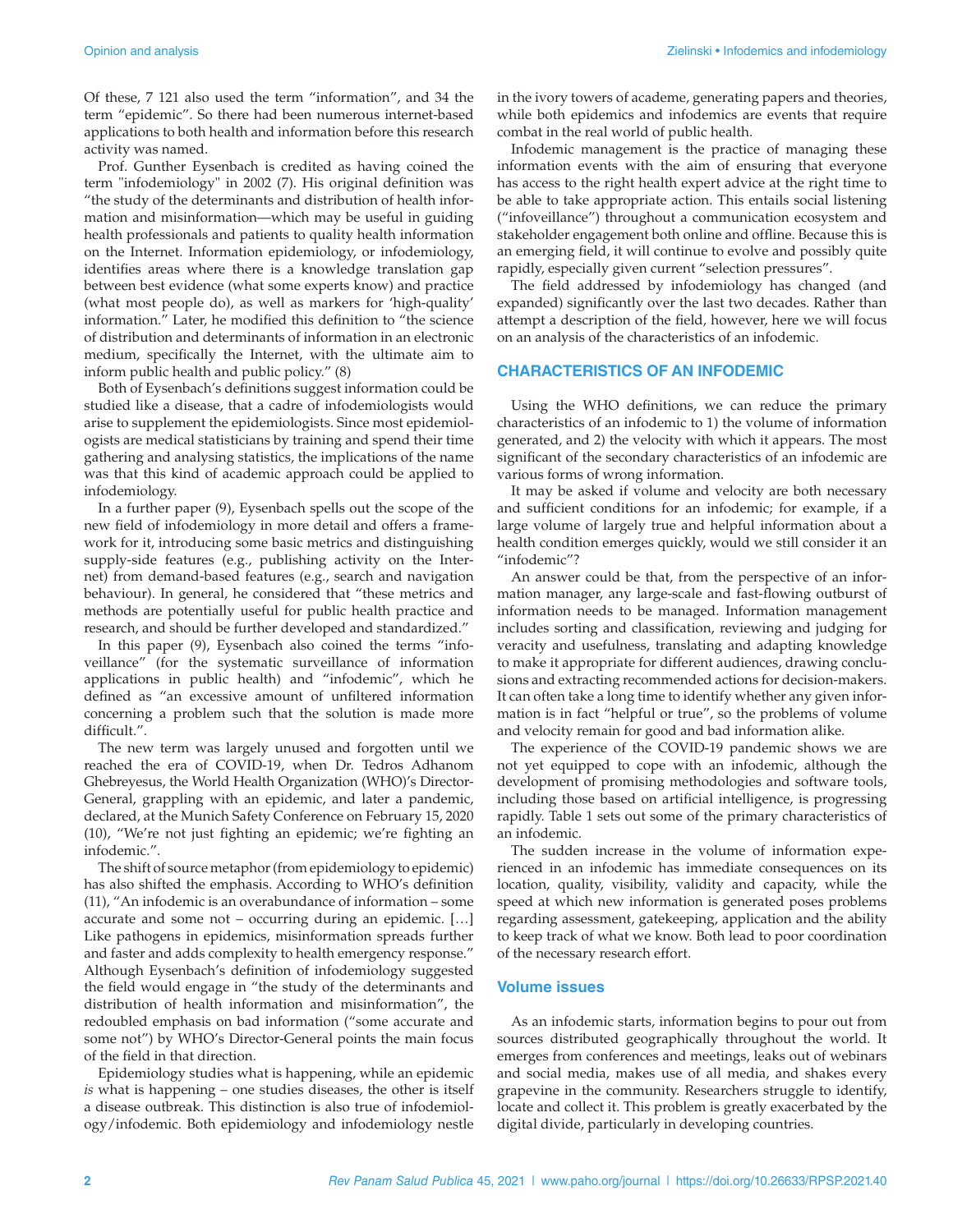#### **TABLE 1. Primary characteristics of an infodemic**

| <b>Characteristic</b>   | Component   | <b>Effect</b>                                                                |
|-------------------------|-------------|------------------------------------------------------------------------------|
| Volume of information   | Location    | Hard to find since it is scattered everywhere                                |
|                         | Capacity    | Hard to collect, store and publish since there is so much of it              |
|                         | Quality     | Hard to identify the highest quality (as opposed to average or poor quality) |
|                         | Visibility  | Hard for valuable new evidence to be seen/make an impact                     |
|                         | Validity    | Hard to detect deliberate false news/lies/disinformation                     |
| Velocity of information | Assessment  | Little time to weigh/analyse/judge it                                        |
|                         | Gatekeeping | Little time to detect/refute mis/disinformation/rumours/lies                 |
|                         | Application | Delays in identifying/acting on correct information                          |
|                         | History     | Hard to identify and keep track of the sequence of information events        |
|                         | Waste       | Research and results are unnecessarily replicated                            |

Paradoxically, because it is so widely scattered, it becomes localised. People – whether information professionals or casual viewers – typically pick up their learning from a small selection of sources known to them, sources which they trust or believe. This is the "long tail" of the Internet at work (12). Thus, despite the global reach of the Internet, a curiously localised perspective emerges, since nobody can embrace the full volume of what is being generated. Nobody can collect, store and publish all of it. Consequently disagreements are plentiful.

With information overload, even dedicated information professionals and knowledge intermediaries like academic researchers and librarians find it hard to assess and rank the quality of what is emerging. This is a problem at the best of times: how sure can we be that even the research evidence published in the most respectable journals is accurate?

Most journals use peer review – the collegial assessment of manuscripts by peers (presumed equals to the authors) prior to publication as a way of identifying weaknesses and weeding out errors. It sounds like a good approach, but it has its critics.

One is Richard Smith, former editor of the *British Medical Journal*, who wrote (13), "Peer review is faith- not evidence-based, but most scientists believe in it as some people believe in the Loch Ness monster. Research into peer review has mostly failed to show benefit but has shown a substantial downside (slow, expensive, largely a lottery, wasteful of scientific time, fails to detect most errors, rejects the truly original, and doesn't guard against fraud)."

So identifying what is right and wrong when the infodemic flood is at full spate is even more difficult than usual. As we know very well in science, it can take years before errors are recognized and corrected – Ptolemy was wrong in his astronomical theories, but it took 1300 years before Copernicus was able to confirm that the earth revolved around the sun, not the other way round. Or – to use a more recent biomedical example – Andrew Wakefield's anti-MMR-vaccine paper was published in *The Lancet* in 1998, and was only retracted by the journal in 2010.

In the flood of information on the novel coronavirus, who can truly say what is 100% accurate? Oddly enough, it is often easier to detect straightforward mis/disinformation, than it is to guarantee the accuracy of genuine scientific information. Consider the shifting discussion on the efficacy of hydroxychloroquine in the early days of the coronavirus pandemic: the original research was published in what looked like an

academic journal, so the information appeared to be valid; then the journal was accused of being a "predatory journal" (reducing the credibility of the information); and then the research was shown to be invalid in later research. And the debate about hydroxychloroquine continues (14).

We simply have to accept that some of what we consider to be valid information will ultimately prove to be false. Nevertheless, quality assessment is vital in an infodemic. We need more and better tools for this.

Other issues related to the volume of information in an infodemic include the difficulty for high-quality new information to gain visibility in the tsunami of mediocre commentary, and the concomitant ease for poor quality or erroneous information to survive unchallenged. Not to forget research in lower and middle income countries, which has always had a hard time gaining visibility: in an infodemic it simply goes unseen (15). In the avalanche of information, we could be missing much.

#### **Velocity issues**

In an infodemic, with facts and factoids being posted at breakneck speed by countless sources, there is scant time to assess the validity or quality of new evidence. Society has so far not established the methods, knowledge management approaches and the cadre of dedicated and trusted specialists needed to carry out such assessments. This is true of intended truths, and it is all the more true of deliberate lies. We have to be able to identify worthwhile information quickly – and, equally, to discard the irrelevant and wrong as fast as possible. And yet, trusted gatekeepers capable of doing this simply don't have the time to carry out the analysis.

The result of excessive velocity of information is that there are delays in applying correct information, and in suppressing incorrect information. A recent study published in the *American Journal of Tropical Medicine and Hygiene* (16) estimated that about 5 800 people were admitted to hospital as a result of false information on social media. The BBC reported that "at least 800 people died around the world because of coronavirus-related misinformation in the first three months of this year" (17). The article explains further, "Many died from drinking methanol or alcohol-based cleaning products. They wrongly believed the products to be a cure for the virus." A quicker authoritative response to this idea could have saved lives.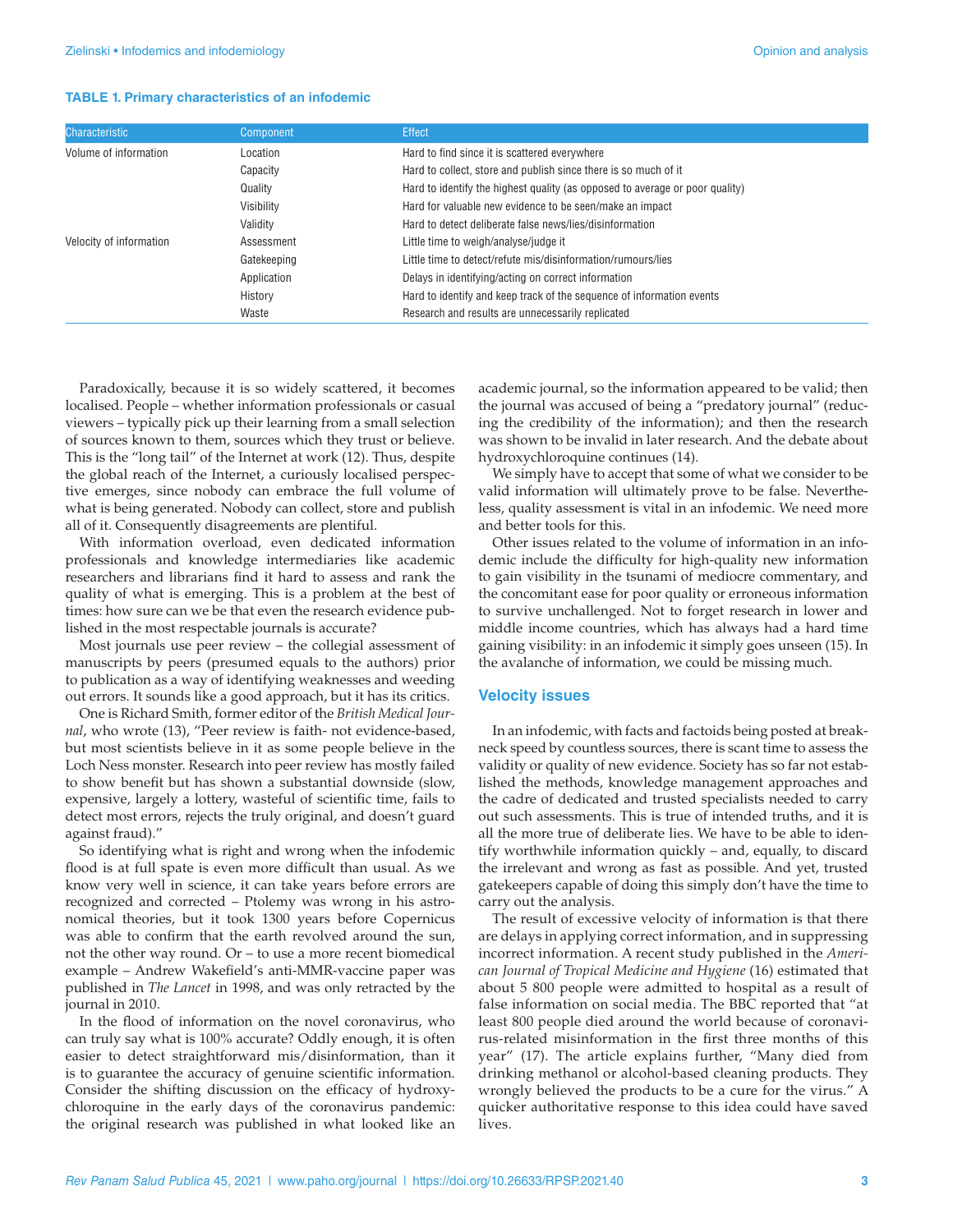Finally, with events moving so quickly in an infodemic, the true historical record becomes difficult to establish, making it easier for special interests to invent non-existent causalities. Were governments fast and agile enough when they should have been? Are we judging performance fairly according to the situation obtaining at the time, or are we indulging in hindsight? In which species and in which country did the virus originate?

The uncertainty and ambiguity caused by the new and unexpected lead to the need to consider multiple narratives at any given time, each of them potentially valid. For example, reactions to the virus outbreak were characterised by Nick Chater in *Nature* as "a storm in a teacup", "a house on fire", and "holding back the tide" (18). There was a massive effort in different countries to manage knowledge at the beginning of this epidemic – mainly to suppress or dismiss it as inconsequential ("storm in a teacup"). Then, as the scale of the problem grew uncontrollably, control measures were imposed – either radical ("house on fire") or mitigating ("holding back the tide"). The ability to manage knowledge about the pandemic soon became uncontrollable. The alternative narratives highlight the importance of "multiple knowledges and multi-stakeholder processes in the solution of 'wicked' problems" (19).

Ultimately, the volume and velocity of information are by-products of the explosive nature of emergency information, whether good or bad. The problems of managing the velocity and volume of information are largely technical. Artificial intelligence and other technologies are likely to respond to the increased demands for quick and meaningful quality scanning and sorting.

#### **Misinformation, disinformation and malinformation**

After volume and velocity, the third recognized characteristic of an infodemic is the spread of bad information – "bad" because it is simply wrong or useless ("misinformation"), or because in addition it has been deliberately twisted to accord with a political, ideological or other doctrinaire position ("disinformation").

While WHO began to use the term "infodemic", the United Nations Educational, Scientific and Cultural Organization (UNESCO) coined the term "disinfodemic" to focus on the bad information part of an infodemic (20). The Council of Europe identified yet another category of wrong information, namely "malinformation", or "information that is based on reality, used to inflict harm on a person, social group, organisation or country" (21). In other words, malinformation is a form of disinformation produced maliciously, just to hurt people, rather than to further some specific ideological or political purpose. It is important to distinguish messages that are true from those that are false, but also those that are true, but which are created, produced or distributed by "agents" who intend to harm rather than serve the public interest. As such, malinformation is a cousin of "malware", software designed to cause the user grief.

Concerns about misinformation hail back to the origins of the world wide web and even pre-date it (since misinformation flows through analogue communication systems equally well). Essentially, misinformation, disinformation and malinformation are different ways of getting it wrong. The first is an accident, while the other two are intentional. Of course, these categories do not remain distinct. People who pick up *dis*information and then pass it on simply because they believe it to be true (rather than to promote a particular political view or

ideology) would then be spreading *mis*information – since they are sharing information that they honestly believe is true, but that someone else fabricated for their own reasons.

It appears that the experience of the pandemic has strengthened WHO's focus on the disinformation part of the problem. "We're not just battling the virus," said WHO Director-General Tedros Adhanom Ghebreyesus. "We're also battling the trolls and conspiracy theorists that push misinformation and undermine the outbreak response." (22)

Finally, to complete this summary of bad information, there is another field in information management which has new relevance – namely agnotology. Agnatology is the study of ignorance. The term was suggested in 1995 by Proctor and Boal (23). As these authors write, "ignorance is often more than just an absence of knowledge; it can also be the outcome of cultural and political struggles. Ignorance has a history and a political geography, but there are also things people don't want you to know." Thus, it is not enough to promote scientific literacy; ignorance has to be combated as well.

It is important to maintain the distinction between misinformation and disinformation, because the solutions to each are likely to be different. Large doses of good information will certainly help in the struggle against misinformation, as will a renewed effort on improving scientific literacy. But disinformation will use the same channels as good information and do everything possible to be indistinguishable from it.

The urge to issue disinformation has psychological, socio-political and cultural roots. For a variety of reasons, people are deliberately poisoning the well. The solutions to this problem can only come from society. For example, there are arguments for invoking anti-trust laws to break up the big data/social media concerns – which often act as global monopolies – into smaller, more-manageable pieces. Others advocate using legal restrictions as the best cure for disinformation – some form of punitive action, fines, public scorn, prohibitions on publication in social media and elsewhere, and the like. It may be time to make Internet publishers (mainly the social media platforms) liable for the content they publish, just as publishers in the analogue world face legal consequences if they promote incitements to violence, abuses of human rights, the proliferation of hate and other illegal speech, and the like.

Given the non-national nature of the Internet, many of these actions would require an international legal framework. Such frameworks typically take a long time to agree – if they are ever agreed at all.

Moreover, over-arching all regulatory and technical issues, major human rights concerns need to be addressed, to ensure that remedial actions do not lead to censorship and the curtailment of free speech.

Technology alone will not provide a solution. Unfortunately, any new mechanisms used to spread good information can also be used to share false and harmful messages. Artificial intelligence can work both ways. So far, technological progress has not improved this situation. It has often made it worse by offering new outlets, and new ways of bending the truth. Digital innovations that can help shift the way that technology and social media are currently used are needed. There's an opportunity for the sector to take a leadership role in driving solutions. Another proposal that has been aired repeatedly since the birth of the Internet is to establish a safe space for trusted information – a top-level internet domain that will house websites which have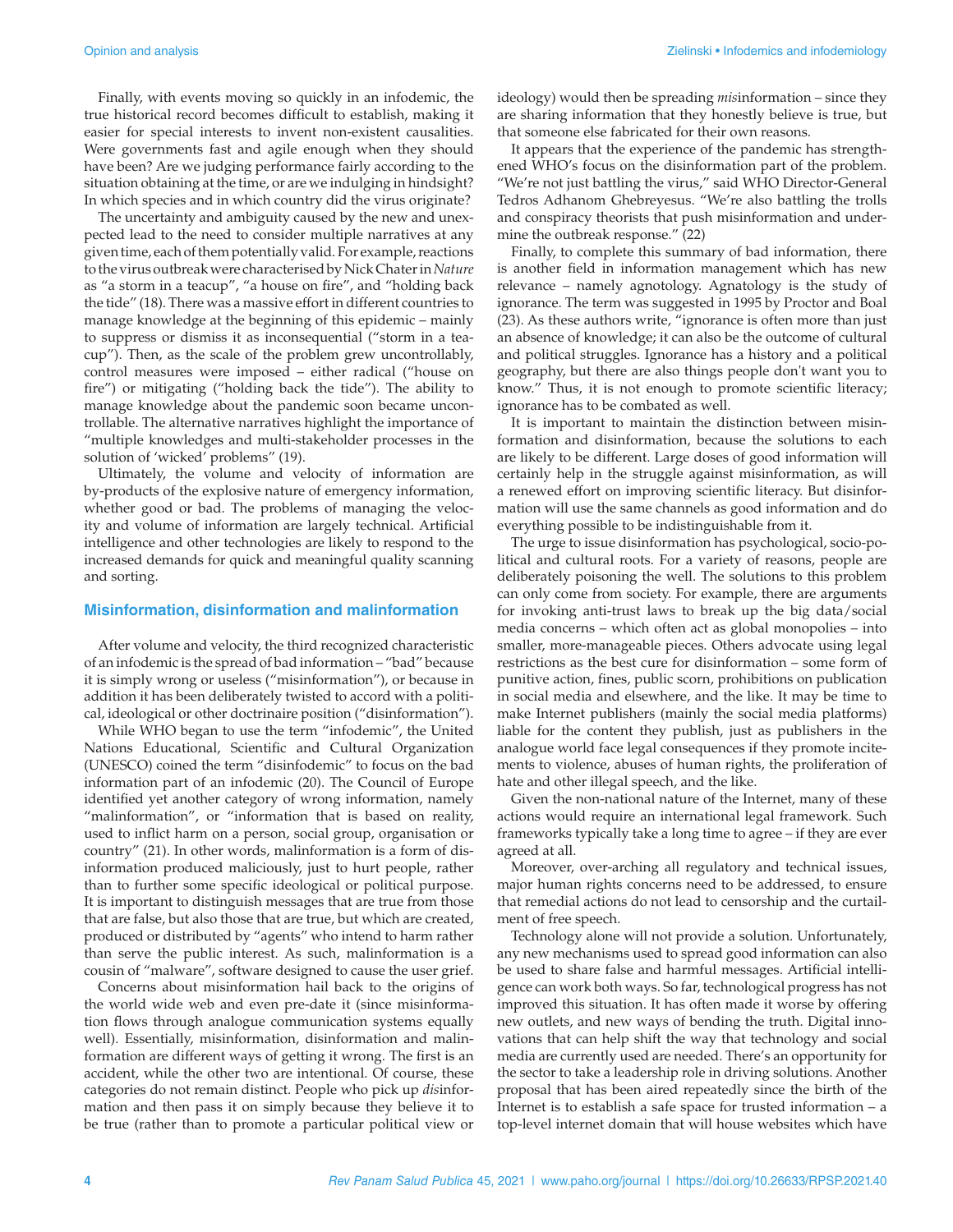been vetted and approved for this purpose. This is discussed in the next section.

#### **CREATING A TOP-LEVEL DOMAIN FOR TRUSTWORTHY HEALTH INFORMATION1**

The idea of setting up a trusted top-level domain (TLD) for health information has been around since the birth of the world wide web. In 1998, the World Health Organization began working on a proposal to establish a top-level domain called .health. This was to provide a safe home for websites that had been certified as being trustworthy by one of the kite-marking schemes that appeared in the late 1990s.

One of the longest-established of these kitemarkers is Health On the Net (25), which applies an ethical code in providing a certificate to websites dealing with health information. The HON Code is based on eight principles: a site can be certified if it is authoritative, supports (not replaces) the relationship that exists between patient and physician, respects privacy**,** provides attribution to source data, justifies opinions with evidence, is transparent, discloses its financial backing, and has a defensible advertising policy.

HON claims it has certified over 8 000 websites in the quarter of a century since 1995. While this is impressive, it remains a small number, when one considers that, as reported in one article, "...more than 1 in 10 news websites accessed by Americans includes bad information about health" (26). An individual cited in that article was reported to have created over 200 websites promoting anti-vaccine disinformation. When one considers what one determined person can do, it is likely that a myriad sites on the Internet are actively disseminating disinformation. HON has a way to go.

Still, WHO started to lobby for a new .health domain. On 2 October 2000, WHO submitted a formal application to the Internet Corporation for Assigned Names and Numbers (ICANN) to create and manage (through the CORE registrar, a subcontractor) a .health domain: "WHO proposes .health as a restricted TLD dedicated to screened health information providers, as distinguished from the unregulated information on general TLDs." (18)

ICANN initially evaluated this positively, noting that "The strengths of the application lie in the WHO's international influence in the health community, the value of increased access to trusted health information, and CORE's registrar experience… Overall, this application could lead to a successful new TLD given its limited objectives, the technical background of the operator and the altruistic purposes of the TLD."

Public commentary in support of the application maintained that WHO would "provide neutral, international support for standards of health information on the Internet", that it could provide quality control, and even that "establishing a .health TLD would greatly enhance, if not revolutionize health and medical electronic communication, telemedicine, medical care in both industrialized and developing countries, medical and health technology transfer as well as having a DIRECT impact on reducing and preventing disease and disability and thus reducing overall human suffering."

However, objectors suggested that ".health is too narrow and may not have any real value to the general e-public", "if WHO

wished to vet websites, it could do it through its own website, as opposed to controlling an entire TLD", "can WHO truly exercise independent judgment given that it relies upon the good graces of national governments to operate in many parts of the world?" Some commentators worried that vetting would likely be an expensive proposition – how would WHO fund these operations? The proposal was turned down.

Still, the idea did not go away. In 2013, the Member States of WHO's governing body, the World Health Assembly declared (27): "…health-related global top-level domain names in all languages, including ".health", should be operated in a way that protects public health, including by preventing the further development of illicit markets of medicines, medical devices and unauthorized health products and services, and urged the WHO Director-General "…to convey to the appropriate bodies, including the ICANN Governmental Advisory Committee and ICANN constituencies, the need for health-related global top-level domain names in all languages, including ".health", to be consistent with global public health objectives."

Accordingly, WHO made a second concerted attempt to manage a .health TLD and submitted another formal application to do so. Despite intense lobbying by WHO and its supporters, and interventions by governments, once again, it was unsuccessful. Commercial considerations appeared to prevail. The domain eventually went to the dotHealth company, and it has been operated as a commercial enterprise since 2017 (28).

Although the dotHealth submission to ICANN contained "policy commitments" that included "explicit prohibitions against the use of .health domain names for illicit drugs, abusive commercial practices targeted at consumers and children, and for pornographic materials depicting individuals under the age of majority in the relevant jurisdiction" – there has been no evident gatekeeping regarding the quality or accuracy of the information published on the domain (29). This concept is certainly not actively promoted on the dotHealth website.

Looking at it from the perspective of the COVID-19 infodemic, and notwithstanding WHO's discouraging experiences with .health to date, it really might be a good moment to try again. A new top-level domain could be established to provide a sheltered space for health information without ideological or political bias. Such a domain could be designed as a space analogous to international waters, and managed by an independent international partnership that would provide the independent monitoring of content and establishment of new processes for health sites to meet internationally agreed standards.

#### **DISCUSSION**

The critical role of information – and knowledge – in well-functioning societies has been driven home emphatically by the COVID-19 infodemic, and new work in this area is finding widespread interest. It is time to integrate this into the wider development effort.

The framework for the current international development agenda is outlined in the United Nations' Sustainable Development Goals (SDGs)(30). The SDGs cover most areas of economic and social development. Each of the Goals has specific targets and associated indicators, which are used as direct planning tools, particularly in the health sector (which falls mainly under SDG3).

<sup>&</sup>lt;sup>1</sup> All source information regarding the WHO applications for a .health domain is from the ICANN archive (24)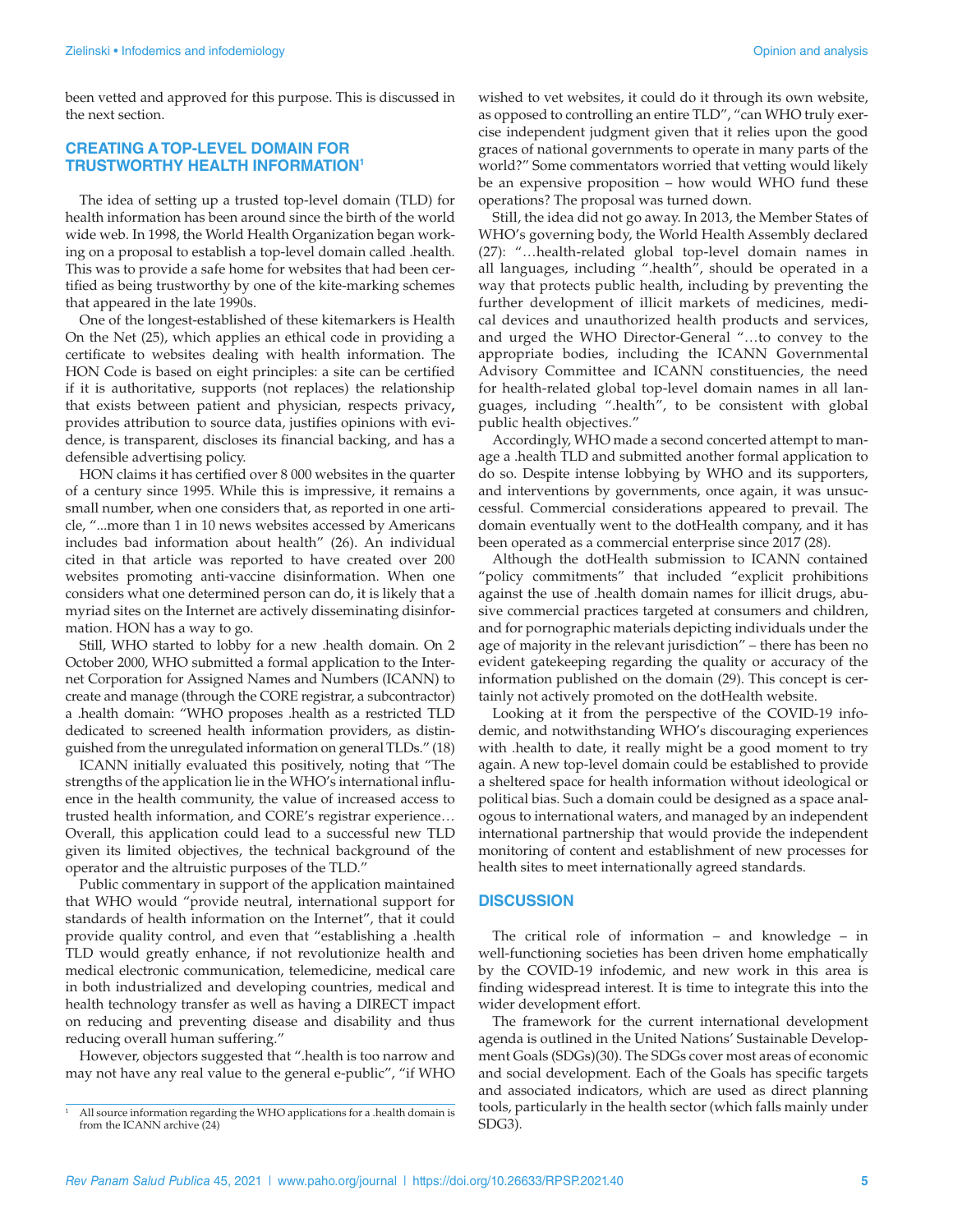Unfortunately, there is no SDG for information or knowledge management, as these were assumed to be cross-cutting elements affecting all of the Goals. While it may be true that information and knowledge are intrinsic to all human endeavour, the absence of a specific Goal about improving access to and use of essential information, and the management of knowledge, hinders the formulation of the kind of concerted efforts that will be required to address the problems of an infodemic. Without a Goal, it is difficult to formulate internationally agreed targets and indicators, and next to impossible to secure significant development funding for such work. At present, the Goal relating to health does not mention the role of essential health information – there is surely an opportunity to change this in the wake of the COVID-19 infodemic.

The SDGs framework as part of Agenda 2030 will need to be revised or replaced in the coming years so there will be an opportunity to build health information management into that framework. Specifically, it may be possible to create a new indicator for SDG3 related to access to reliable health information as a human right to enable informed decision-making about personal and public health. Ultimately, the right to health necessarily entails access to the information needed to make decisions for protecting health.

Finding useful indicators to measure information aspects has always been a problem, and this is where the new field of infodemiology can help. New approaches to knowledge management have also been spurred by the infodemic. In July 2020, the Knowledge Management for Development group conducted a lengthy discussion on "Coronavirus & KM", concluding that a new approach was needed, and offering a "KM Preparedness Strategy: Knowledge Management for Epidemics/ Pandemics" (31).

In April 2020, WHO organized a two-day global consultation to "crowdsource ideas to form a novel COVID-19 infodemic response framework". Some 50 actions were suggested for the framework as well as six key implications for governments and policy makers to consider – these are described in the published report (32). They are a first attempt, and will need elaboration as new ideas arise.

WHO's repeated attempts at establishing a .health top-level domain on the internet under its management illustrate the difficulties of bringing what are seen as ethical and "altruistic" concerns into a field dominated by commercial considerations. Although such a development would be good ethics, there would be nothing altruistic about it, since trusted information has a value, as we have seen repeatedly during the COVID-19 pandemic. Such a top-level domain would fulfil the objective of supporting universal health coverage by providing a robust and trusted receptacle for essential healthcare information. This is needed if the Sustainable Development Goals agreed by all

countries are to be achieved. Good health leads to better livelihoods, and global health should lead to global prosperity. The creation of a new trusted top-level domain would require a very broad consortial approach, with a multi-stakeholder platform that includes a range of stakeholder groups as part of a broader social movement. It could be multisectoral (not just focusing on health). There would have to be a very tight and well-organized process for admitting members and websites and information, and it would have to be curated to the highest standards. International standard setting (and community norm setting) would be needed.

#### **CONCLUSIONS**

This paper has traced the recent evolution of the concept of infodemiology from its original academic beginnings as a form of epidemiology mainly applied to information on the Internet, to the applied version of an infodemic accompanying a pandemic. It has described the characteristics of an infodemic, which combines a diseased output of information, in terms of both volume and velocity, as well as a collateral growth of misinformation and disinformation.

The solutions proposed include 1) a new trusted top-level domain for health information, which will also spur the development of standards and bring together a consortium of stakeholders; 2) a new SDG target and goal on health information to focus activities towards combating infodemics arising in future; and 3) knowledge preparedness plans that are appropriate to every country's information culture and needs. Other solutions to the problems arising will be technical, social and economic, but they will also have to be approached through a human rights lens. COVID-19 has certainly changed the world, causing much suffering; it has also established the imperative for accelerated progress in infodemic management. The results of that work will impact on the way we manage future public health emergencies and, more generally, on the way we communicate as a species.

**Acknowledgements.** The author thanks Mr. Neil Pakenham-Walsh, Dr. Geoff Royston and Dr. Najeeb Al-Shorbaji for sharing their thoughts on this topic. However, all opinions expressed and any errors in this paper are the sole responsibility of the author.

**Conflicts of interest.** None declared.

**Financial support.** None declared.

**Disclaimer.** Author holds sole responsibility for the views expressed in the manuscript, which may not necessarily reflect the opinion or policy of the RPSP/PAJPH and/or PAHO.

#### **REFERENCES**

- 1. Glasziou PP, Sanders S, Hoffmann T. Waste in covid-19 research. BMJ. 2020;369:1847 doi: 10.1136/bmj.m1847
- 2. Yan W. Coronavirus tests science's need for speed limits. New York Times 2020 Apr 14. Available from: [https://www.nytimes.](https://www.nytimes.com/2020/04/14/science/coronavirus-disinformation.html)

[com/2020/04/14/science/coronavirus-disinformation.html](https://www.nytimes.com/2020/04/14/science/coronavirus-disinformation.html) Accessed on October 12 2020

3. Davison K. Quality of information on emergency contraception on the Internet. Clin Perform Qual Health Care. 1997;5(2):64-6.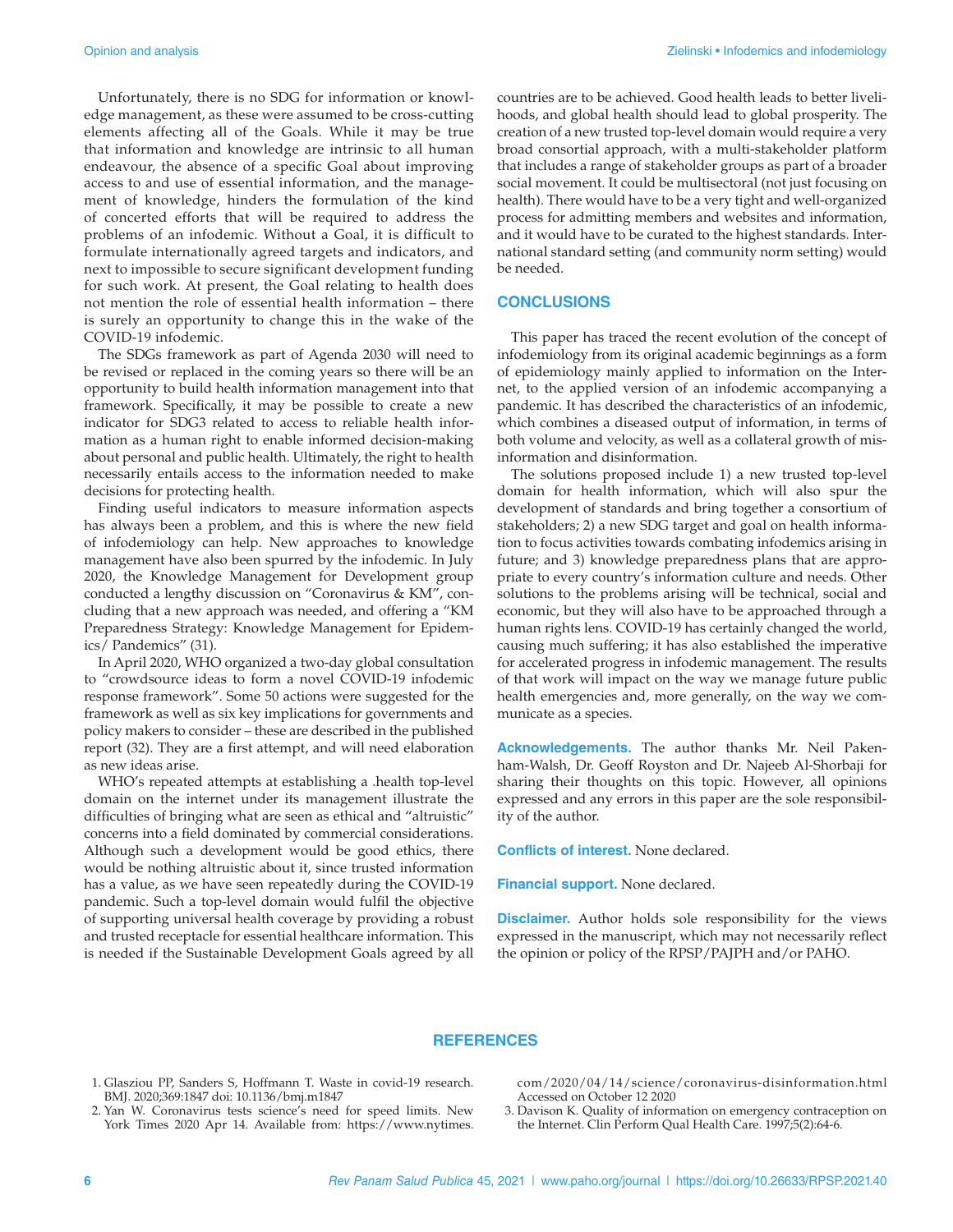- 4. Impicciatore P, Pandolfini C, Casella N, Bonati M. Reliability of health information for the public on the world wide web: systematic survey of advice on managing fever in children at home. BMJ 1997;314:1875 doi: <https://doi.org/10.1136/bmj.314.7098.1875>
- 5. Florey C du V, Ben-Shlomo Y, Egger M. Epidemiology and the World Wide Web: Is There a 'Net Benefit'? Epidemiologic Reviews. 2000;22(1):181-5. [https://doi.org/10.1093/oxfordjournals.epirev.](https://doi.org/10.1093/oxfordjournals.epirev.a018019) [a018019](https://doi.org/10.1093/oxfordjournals.epirev.a018019)
- 6. Eysenbach G. Infodemiology: The epidemiology of (mis)information. Am J Med. 2002;13(9):763-5
- 7. Eysenbach G . Infodemiology and Infoveillance: Tracking Online Health Information and Cyberbehavior for Public Health. Am J Prev Med. 2011;40(5) Supp 2:S154-S158
- 8. Eysenbach G. Infodemiology and infoveillance: framework for an emerging set of public health informatics methods to analyze search, communication and publication behavior on the Internet. J Med Internet Res. 2009;11(1):e11
- 9. Zarocostas J. How to fight an infodemic. Lancet. 2020;(395)10225: 676
- 10. World Health Organization. 1st WHO Infodemiology Conference. 2020. [Internet] Available from: [https://www.who.int/news-room/](https://www.who.int/news-room/events/detail/2020/06/30/default-calendar/1st-who-infodemiology-conference) [events/detail/2020/06/30/default-calendar/1st-who-infodemio](https://www.who.int/news-room/events/detail/2020/06/30/default-calendar/1st-who-infodemiology-conference) [logy-conference](https://www.who.int/news-room/events/detail/2020/06/30/default-calendar/1st-who-infodemiology-conference) Access on October 12 2020
- 11. Anderson C. The Long Tail. WIRED 2004. Available from: [https://](https://www.wired.com/2004/10/tail/) [www.wired.com/2004/10/tail/](https://www.wired.com/2004/10/tail/) Access on October 12 2020
- 12. Smith R. The optimal peer review system? BMJ. 2016. [Internet]. Available from: [https://blogs.bmj.com/bmj/2016/11/08/richard](https://blogs.bmj.com/bmj/2016/11/08/richard-smith-the-optimal-peer-review-system/)[smith-the-optimal-peer-review-system/](https://blogs.bmj.com/bmj/2016/11/08/richard-smith-the-optimal-peer-review-system/) Access on October 12 2020
- 13. Clarke M. Evidence Aid press release. 2020. [Internet]. Available from : [https://evidenceaid.org/coronavirus-covid-19-evidence-col](https://evidenceaid.org/coronavirus-covid-19-evidence-collection/coronavirus-resources/)[lection/coronavirus-resources/](https://evidenceaid.org/coronavirus-covid-19-evidence-collection/coronavirus-resources/) Access on October 12 2020
- 14. Rogers A. The Strange and Twisted Tale of Hydroxychloroquine, WIRED Dec 2020/Jan 2021 issue. [Internet]. Available from: [https://www.wired.com/story/hydroxychloroquine-covid-19](https://www.wired.com/story/hydroxychloroquine-covid-19-strange-twisted-tale/) [strange-twisted-tale/](https://www.wired.com/story/hydroxychloroquine-covid-19-strange-twisted-tale/) Access on October 12 2020
- 15. Zielinski C. New equities of information in an electronic age. BMJ. 1995;310:1480. Available from: [https://www.bmj.com/con](https://www.bmj.com/content/310/6993/1480) [tent/310/6993/1480](https://www.bmj.com/content/310/6993/1480) doi: 10.1136/bmj.310.6993.1480
- 16. Islam MS, Sarkar T, Khan SH, Kamal A-HM, Hasan SMM, Kabir A et al. COVID-19–Related Infodemic and Its Impact on Public Health: A Global Social Media Analysis. Amer J Trop Med Hyg. 2020;103(4):1621-29. doi: <https://doi.org/10.4269/ajtmh.20-0812>
- 17. Coleman A, 'Hundreds dead' because of Covid-19 misinformation. BBC 2020. Available from: [https://www.bbc.co.uk/news/world-](https://www.bbc.co.uk/news/world-53755067)[53755067](https://www.bbc.co.uk/news/world-53755067) citing Amer J Trop Med Hyg [https://www.ajtmh.org/](https://www.ajtmh.org/content/journals/10.4269/ajtmh.20-0812) [content/journals/10.4269/ajtmh.20-0812](https://www.ajtmh.org/content/journals/10.4269/ajtmh.20-0812)
- 18. Chater N. Facing up to the uncertainties of COVID-19. Nat Hum Behav. 2020;4:439.
- 19. Cummings S, Kiwanuka S, Gillman H, Regeer B. The future of knowledge brokering: perspectives from a generational framework of knowledge management for international development. Inform Dev. 2018;35(5):781-94
- 20. Posetti J, Bontcheva K. Deciphering COVID-19 Disinformation. Paris: United Nations Educational, Scientific and Cultural Organization; 2020. Available from: [https://en.unesco.org/covid19/](https://en.unesco.org/covid19/disinfodemic) [disinfodemic](https://en.unesco.org/covid19/disinfodemic)
- 21. Wardle C, Derakhshan H. Information Disorder: Toward an interdisciplinary framework for research and policy making.

Council of Europe 2017. Report DGI(2017)09 [https://rm.coe.int/](https://rm.coe.int/information-disorder-report-november-2017/1680764666) [information-disorder-report-november-2017/1680764666](https://rm.coe.int/information-disorder-report-november-2017/1680764666)

- 22. Ireton C, Posetti J. Journalism, 'Fake News' & Disinformation: Handbook for Journalism Education and Training. United Nations Educational, Scientific and Cultural Organization; 2018. Available from: <https://en.unesco.org/fightfakenews>
- 23. World Health Organization. Immunizing the public against misinformation, Press Release 25 August 2020. [Internet]. Available from: [https://www.who.int/news-room/feature-stories/detail/immu](https://www.who.int/news-room/feature-stories/detail/immunizing-the-public-against-misinformation) [nizing-the-public-against-misinformation](https://www.who.int/news-room/feature-stories/detail/immunizing-the-public-against-misinformation) Access on October 12 2020
- 24. Proctor RN, Schiebinger L (eds). Agnotology: The Making and Unmaking of Ignorance. Stanford: Stanford University Press; 2008.
- 25. ICANN. [Internet] Archive. Los Angeles, ICANN; 2020. Available from: <https://archive.icann.org/en/tlds/report/health1.html>
- 26. Health On the Net. [Internet]; 2020. Available from: [https://www.](https://www.hon.ch/en/) [hon.ch/en/](https://www.hon.ch/en/)
- 27. Gregory J. Health websites are notoriously misleading. So we rated their reliability. STAT. 2019 [Internet] Available from: [https://](https://www.statnews.com/2019/07/26/health-websites-are-notoriously-misleading-so-we-rated-their-reliability/) [www.statnews.com/2019/07/26/health-websites-are-notoriously](https://www.statnews.com/2019/07/26/health-websites-are-notoriously-misleading-so-we-rated-their-reliability/)[misleading-so-we-rated-their-reliability/](https://www.statnews.com/2019/07/26/health-websites-are-notoriously-misleading-so-we-rated-their-reliability/) Access on October 12 2020
- 28. World Health Organization. eHealth standardization and interoperability. Sixty-Sixth World Health Assembly WHA66.24. Geneva: World Health Organization; 2013. Available from: [https://www.](https://www.who.int/ehealth/about/en/) [who.int/ehealth/about/en/](https://www.who.int/ehealth/about/en/) Access on October 12 2020
- 29. dotHealth LLC. What is .health? 2020. [Internet] Available from: <https://get.health/about> Access on October 12 2020
- 30. dotHealth LLC. dotHealth statement "In Response to the International Medical Informatics Association (IMIA) Concerns Regarding the New Top Level Domain", February 19, 2013. [Internet] Available from : [https://community.icann.org/download/](https://community.icann.org/download/attachments/40175315/InformationforIMIA_DotHealthLLCand.health-0001.pdf) [attachments/40175315/InformationforIMIA\\_DotHealthLLCand.](https://community.icann.org/download/attachments/40175315/InformationforIMIA_DotHealthLLCand.health-0001.pdf) [health-0001.pdf](https://community.icann.org/download/attachments/40175315/InformationforIMIA_DotHealthLLCand.health-0001.pdf) Access on October 12 2020
- 31. United Nations 2015. Transforming our world: the 2030 Agenda for Sustainable Development [Internet] Available from [https://](https://sustainabledevelopment.un.org/post2015/transformingourworld) [sustainabledevelopment.un.org/post2015/transformingourworld](https://sustainabledevelopment.un.org/post2015/transformingourworld) Accessed 9/10/2020 Access on October 12 2020
- 32. Zielinski C. Knowledge management and the coronavirus pandemic: an online discussion. Knowledge Management for Development Journal 2020 15 (2) Community Notes [Internet]. Available from [https://km4djournal.org/index.php/km4dj/arti](https://km4djournal.org/index.php/km4dj/article/view/491)[cle/view/491](https://km4djournal.org/index.php/km4dj/article/view/491) Access on October 12 2020
- 33. Tangcharoensathien V, Calleja N, Nguyen T, Purnat T, D'Agostino M, Garcia-Saiso S, et al. Framework for Managing the COVID-19 Infodemic: Methods and Results of an Online, Crowdsourced WHO Technical Consultation. J Med Internet Res. 2020;22(6):e19659. Available from: <http://www.jmir.org/2020/6/e19659/>

Manuscript received on 13 October 2020. Revised version accepted for publication on 23 February 2021.